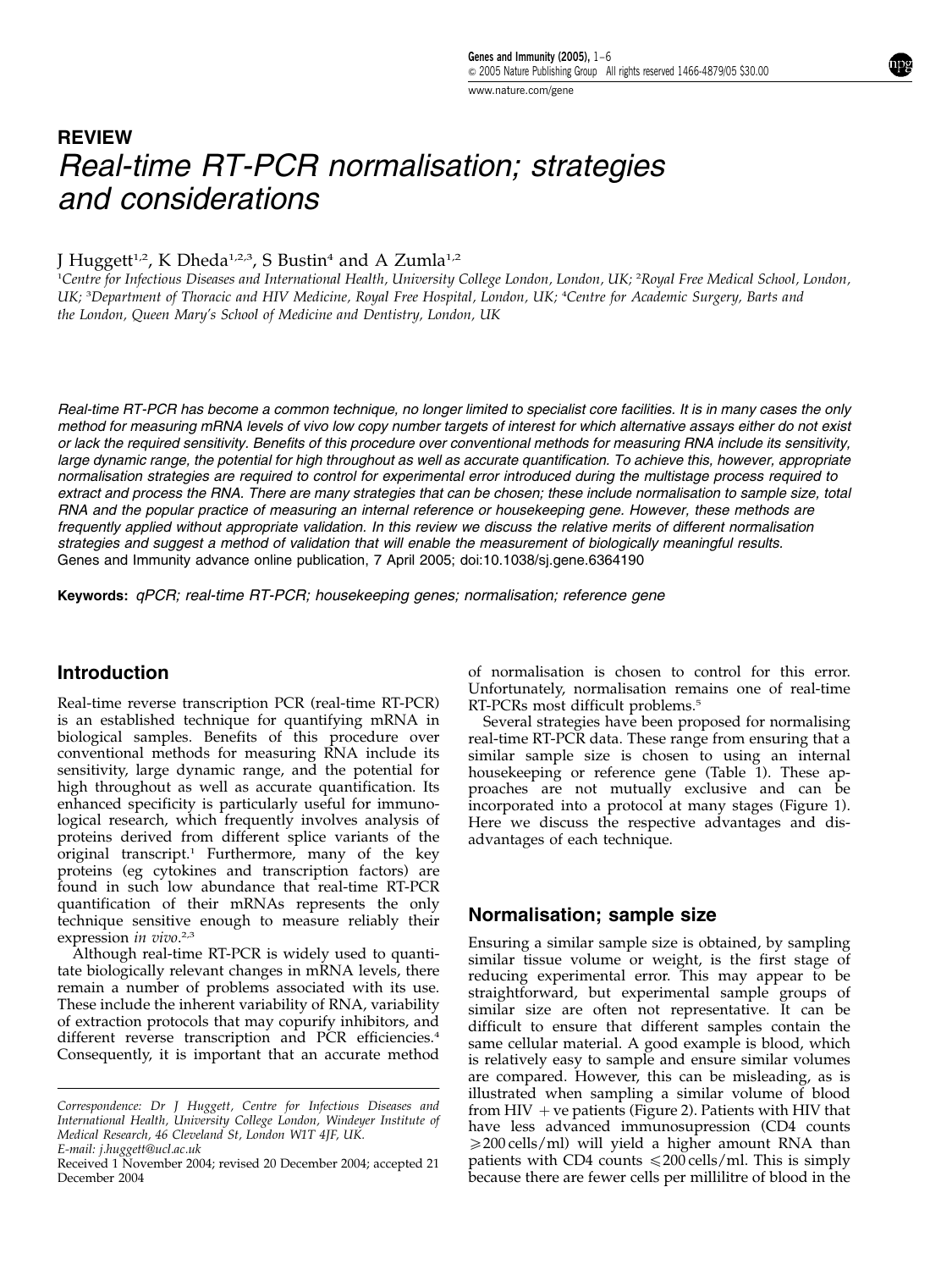| Table 1 Comparison of the actual amount of RNA used in different reverse transcription reactions with the respective amount of HuPO |  |  |
|-------------------------------------------------------------------------------------------------------------------------------------|--|--|
| cDNA measured by real time RT-PCR                                                                                                   |  |  |

| Normalisation strategy                   | Pros                                                                                                                                                      | Cons                                                                                                                                   | Note                                                                                                                                              |
|------------------------------------------|-----------------------------------------------------------------------------------------------------------------------------------------------------------|----------------------------------------------------------------------------------------------------------------------------------------|---------------------------------------------------------------------------------------------------------------------------------------------------|
| Similar sample size/tissue<br>volume     | Relatively easy                                                                                                                                           | Sample size/tissue volume may<br>be difficult to estimate and/or<br>may not be biological<br>representative                            | Simple first step to reduce<br>experimental error                                                                                                 |
| <b>Total RNA</b>                         | Ensures similar reverse<br>transcriptase input. May<br>provide information on the<br>integrity (depending on<br>technique used)                           | Does not control for error<br>introduced at the reverse<br>transcription or PCR stages.<br>Assumes no variation in rRNA/<br>mRNA ratio | Requires a good method of<br>assessing quality and quantity                                                                                       |
| Genomic DNA                              | Give an idea of the cellular<br>sample size.                                                                                                              | May vary in copy number per<br>cell. Difficult to extract with<br><b>RNA</b>                                                           | Rarely used. Can be measured<br>optically or by real time PCR                                                                                     |
| Reference genes ribosomal<br>RNAs (rRNA) | Internal control that is subject to<br>the same conditions as the RNA<br>of interest. Also measured by<br>real time RT-PCR                                | Must be validated using the<br>same experimental samples.<br>Resolution of assay is defined<br>by the error of the reference<br>gene   | Oligo dt priming of RNA for<br>reverse transcription will not<br>work well with rRNA as no<br>polyA tail is present. Usually in<br>high abundance |
| Reference genes messenger<br>RNAs (mRNA) | Internal control that is subject to<br>the same conditions as the<br>mRNA of interest. Also<br>measured by real time RT-PCR                               | Must be validated using the<br>same experimental samples.<br>Resolution of assay is defined<br>by the error of the reference<br>gene   | Most, but not all, of mRNAs<br>contain polyA tails and can be<br>primed with oligo dt for reverse<br>transcription                                |
| Alien molecules                          | Internal control that is subject to<br>most of the conditions as the<br>mRNA of interest. Is without<br>the biological variability of a<br>reference gene | Must be identified and cloned<br>or synthesised. Unlike the RNA<br>of interest, is not extracted from<br>the within the cells          | Requires more characterisation<br>and to be made available<br>commercially                                                                        |

There is good correlation between the RNA concentration used and the real time PCR estimation of the different amounts of HuPO cDNA (using omniscript reverse transcriptase).



Figure 1 Processes required to generate a real time RT-PCR result. Black arrows indicate points, which should be considered for a good normalisation strategy.

latter group. It would be misleading to directly compare these groups based on sample volume alone.

When dealing with in vitro cell culture, it can also be difficult to estimate sample size (cell number) because cells will often clump up or have different morphologies, particularly when cultured as a monolayer. Cells can be treated chemically or enzymatically to assist counting; however, this will undoubtedly effect gene expression and is likely to confuse the experimental findings. While ensuring a similar sample size is important it clearly is not sufficient on its own.

# Normalisation; RNA quantification

It is essential to quantitate accurately and quality assess RNA prior to reverse transcription.<sup>4,6</sup> If the two HIV



Figure 2 Total RNA yields from two different groups of HIV patients. Total RNA extracted using PAXtubes (Qiagen) as for Dheda et al.<sup>5</sup>

groups, discussed in Figure 2, are to be assessed then input RNA for the reverse transcription reaction should be similar. There are several methods for quantifying RNA, arguably the most accurate being ribogreen (molecular probes) and the LabChip (Agilent 2100). Frequently overlooked is the concomitant need for interpreting the quality of the RNA (Figure 3).

If RNA quality is not good then the measurement can be effected (Figure 4 and Bustin and Nolan<sup>4</sup>). Normalising a sample against total RNA has the drawback of not controlling for variation inherent in the reverse transcription $\overline{r}$  or PCR reactions. Normalising to total RNA also primarily measures ribosomal RNA (rRNA), which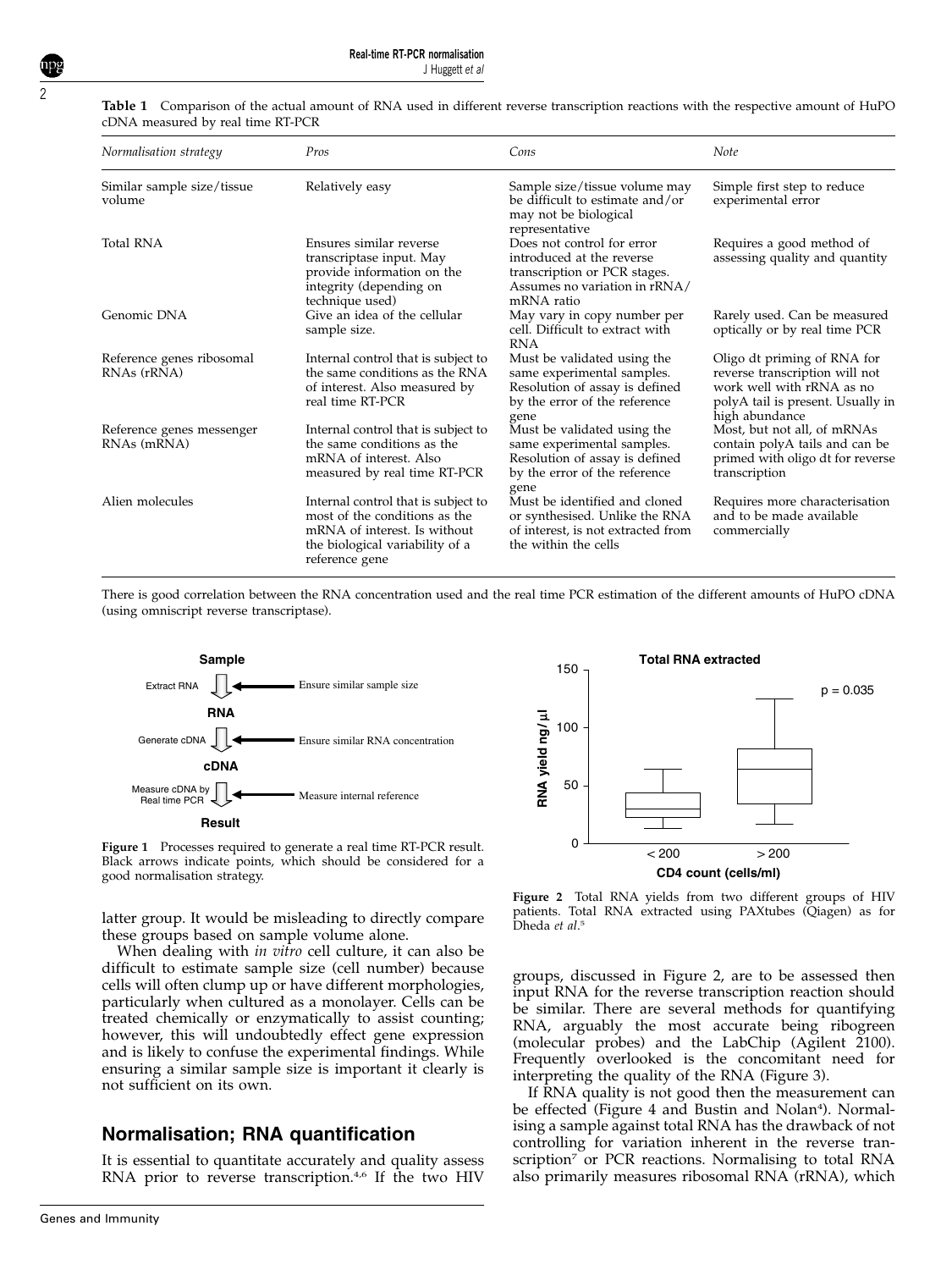

Figure 3 Example of good quality RNA assessed by (a) agarose gel (5 ml RNA extract), (b and c) by the Agilent Bioanalyser (1 ml RNA extract) using the RNA LabChip. Total RNA extracted using PAXtubes (Qiagen) as for Dheda et al.<sup>5</sup>

makes up  $\sim 80\%$  of the fraction. As the majority of procedures measure protein-coding messenger RNAs (mRNA) (comprising 2–5% of the fraction), it is assumed that rRNA : mRNA ratio does not change between groups, an assumption that has been reported can be wrong.<sup>8,9</sup>

#### Normalisation; genomic DNA

Targeting genomic DNA has also been suggested for normalisation.<sup>10</sup> This appears to be an ideal method as it does not require reverse transcription for detection by real-time PCR. Cells that are proliferating are replicating their DNA, so contain more sets of genetic information when compared to nonproliferating cells. However, in eukaryotic organisms, this difference will usually be  $\leq 2$ fold and so unless very fine measurements are required would not cause a problem. However, tumor cells often have a variable haplotype and actively replicating bacteria can contain up to  $8\times$  more copies of certain loci than nonreplicating cells.<sup>11</sup> Another major problem with using this strategy is that RNA extraction procedures are usually not designed to purify DNA, so the extraction rate may vary between different samples, with DNA yields often being low.

#### Normalisation; reference genes

Normalising to a reference gene is a simple and popular method for internally controlling for error in real-time RT-PCR. This strategy targets RNAs encoded by genes, which have been collectively called housekeeping genes and benefits from the fact that all the steps required to obtain the final PCR measurement are controlled for. The procedure is simplified as both the gene of interest and the reference gene are measured using real-time RT-PCR. Reference genes can also control for different input RNA amounts used in the reverse transcription step (Figure 5); however, because this can vary with reverse transcriptase type<sup> $7$ </sup> it must be validated.

The most commonly used reference genes include  $\beta$ -actin, glyceraldehyde-3-phosphate dehydrogenase<br>(GAPDH), hypoxanthine-guanine phosphoribosyl hypoxanthine-guanine phosphoribosyl transferase (HPRT) and 18S ribosomal RNA. They are historical carryovers and were used as references for many years in Northern blots, Rnase protection assays and conventional RT-PCR assays. Their use was acceptable for these non/semiquantitative techniques where a qualitative change was being measured. This was because these RNAs are expressed at relatively high levels in all cells and made ideal positive controls if the gene of interest was switched off. However, the advent of real-time PCR placed the emphasis on quantitative change, and should have resulted in a re-evaluation of the use of these reference genes. This was not done and studies continued to use arbitrarily chosen 'classic' reference genes for this purpose.

What is even more surprising is that these 'classic' reference genes were demonstrated to be regulated over a decade before the real-time RT-PCR was made available. As early as 1975, 18S rRNA was reported to increase in expression with cytomegalovirus infection.<sup>12</sup> In 1984, Piechaczyk et al<sup>13</sup> reported that while GAPDH transcription occurred at a similar rate in different rat tissues, they contained very different amounts of mRNA. In 1985, HPRT was reported to be constitutively expressed at low levels in most human tissues but was elevated in certain parts of the central nervous system $14$ and in 1987  $\beta$ -actin mRNA was reported to be differentially expressed in different leukaemia patient tumour samples.<sup>15</sup>

Despite these and other observations there are countless examples of published work that have used a particular reference gene for normalisation without any mention of a validation process. The notion that these RNAs require validation is also not new. In 1989, Barbu and Dautry<sup>16</sup> reported that probes to  $\beta$ -actin were inappropriate as a reference when comparing different mouse tissue by Northern blot.

More recently there have been a number of reports that demonstrate that the classic reference genes can vary extensively and are unsuitable for normalisation purposes due to large measurement error.<sup>5,17-23</sup> Some have argued that the above-mentioned factors are academic as the overall study findings will not be affected because this variability is likely to be similar in the study and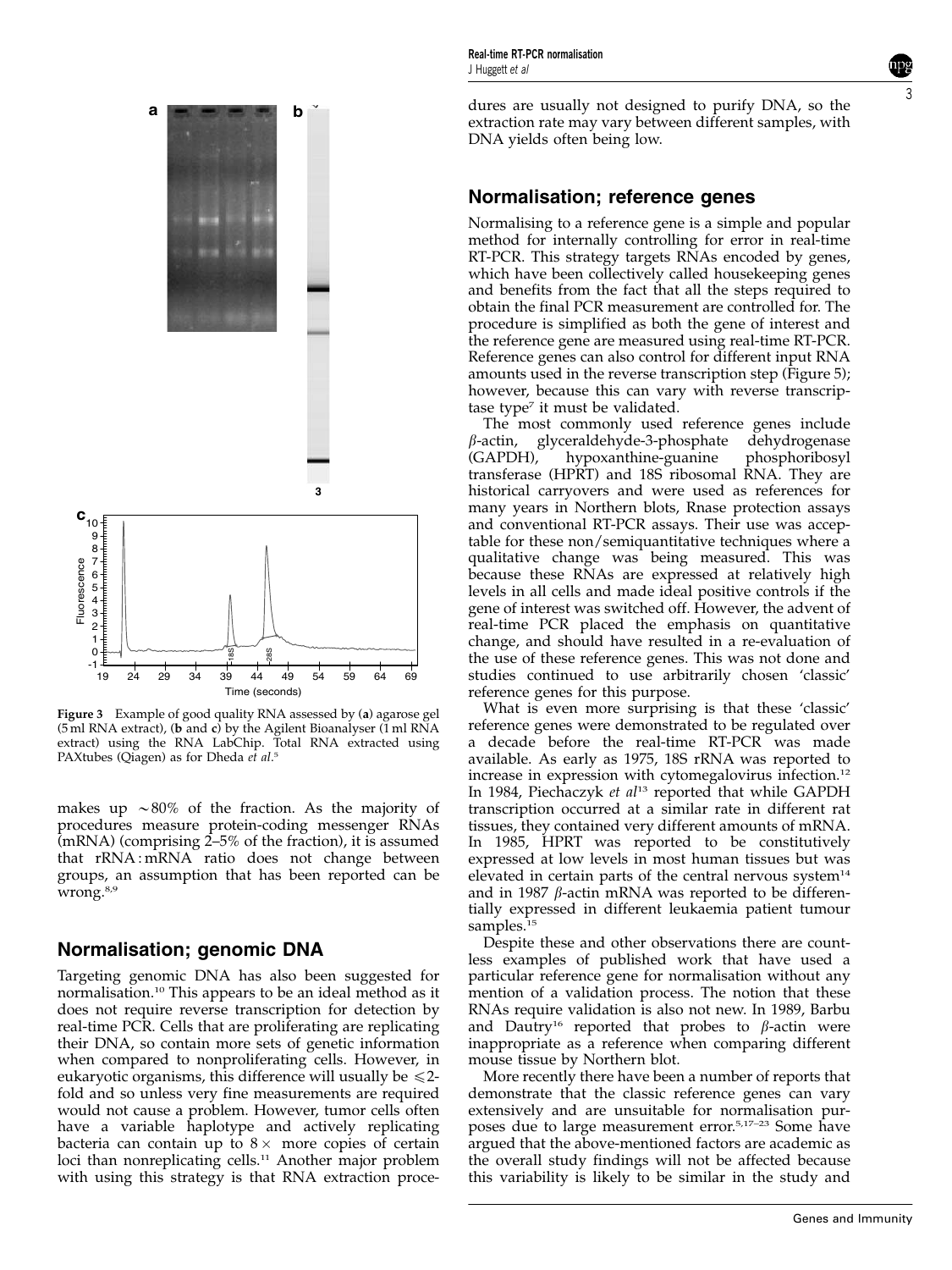Real-time RT-PCR normalisation J Huggett et al





Figure 4 Example of poor quality RNA assessed by the Agilent Bioanalyser using the RNA LabChip (a, b). (c) Different results obtained when 15 ng of good and poor quality RNA are used for reverse transcription are illustrated. (HuPO and IL-4 reactions are performed as described<sup>5</sup>). Total RNA extracted using PAXtubes (Qiagen) as for Dheda et al.<sup>5</sup>



Figure 5 Comparison of the actual amount of RNA used in different reverse transcription reactions with the respective amount of HuPO cDNA measured by real time RT-PCR. There is good correlation between the RNA concentration used and the real time PCR estimation of the different amounts of HuPO cDNA (using omniscript reverse transcriptase).

control groups.24 However, unless the variability is defined this argument simply does not hold. While genes like GAPDH have been found to be appropriate for certain experimental situations<sup>25</sup> they are often not.

Of particular note is the findings of Bas et  $al^{17}$  and Tricarico et al,<sup>21</sup> who demonstrated that if the wrong reference gene is chosen it can result in altered findings. This occurs when the reference gene is regulated by the experimental conditions. This is particularly worrying and has serious implications for studies that have used unvalidated reference genes. It is no longer acceptable to choose blindly any reference gene for normalisation. Authors must be able to demonstrate that the reference gene of choice is suitable for the experiment in question.

4

#### Considerations when using a reference gene

Reference gene validation exercises are also subject to the problem of normalisation. The strategy we previously presented<sup>5</sup> uses total RNA to normalise the sample prior to reference gene variability assessment. The different reference genes are then measured by real-time RT-PCR and variation in the cycle threshold (Ct) or crossing point (Cp) assessed. As RNA normalisation can incorporate error and does not take into account the RT step, the measured reference gene variability represents the cumulative error of the entire process, that is, the innate variation of the reference gene under investigation and the experimental error associated with the technique.

Once this variation is defined the chosen reference gene can provide the resolution of the assay in question. Choosing the accepted level of variability will depend on the degree of resolution required. Even if the chosen gene is variable it may not matter as long as intergroup difference being measured is greater than the reference gene variation, that is, a reference gene RNA that has an error of 1 log may not be ideal, but is sufficient to measure a 2 log change in a gene of interest.

There are a number of programs based on the excel platform that allow the assessment of multiple reference genes. Gnorm allows the most appropriate reference gene to be chosen by using the geometric mean of the expression of the candidate cDNA.<sup>26</sup> This software is freely available (http://www.genomebiology.com/ 2002/3/7/research/0034/) and the underlying principles are published by Vandesompele et al.<sup>26</sup> BestKeeper also selects the least variable gene using the geometric mean but uses raw data<sup>27</sup> instead of data converted to copy number, it is also available at http://www.genequantification.de/BestKeeper-1.zip. A third program Norm-Finder,<sup>28</sup> freely available on request, not only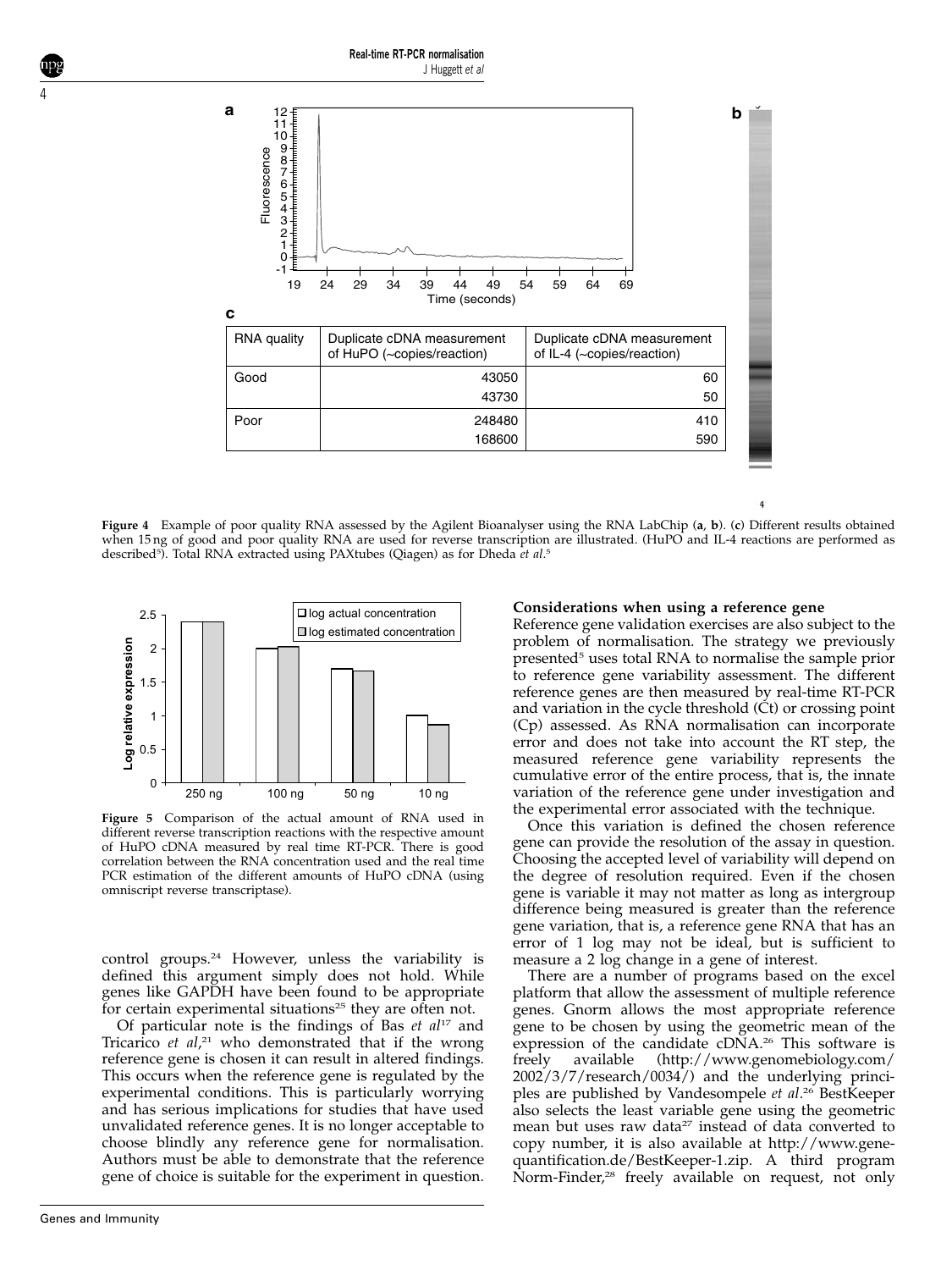measures the variation but also ranks the potential reference genes by how much they differ between study groups, that is, the extent by which they are effected by the experimental conditions. Defining this is essential as it can generate false results as discussed above.

Vandesompele et al also advocate the use of multiple reference genes rather than relying on a single RNA transcript. This is a robust method for providing accurate normalisation and is consequently favourable if fine measurements are to be made. However, it is not always possible to measure multiple reference genes due to limited sample availability and cost. Furthermore, even if multiple genes are chosen the resolution of the particular assay remains dependent on the variability of the chosen reference genes.

#### Normalisation; artificial molecule

An alternative internal control strategy uses a molecule that is artificially incorporated into the sample.<sup>4</sup> This represents a potentially excellent method for normalising real-time RT-PCR data. This 'artificial' RNA molecule can be cloned and in vitro transcribed from another species or generated synthetically. As it can then be incorporated at the extraction stage at a defined concentration, it will be subjected to almost all the experimental error that affects the RNA of interest; furthermore, it will not suffer from the inherent biological fluctuations that effect reference genes. However, as these RNAs are spiked into the extractant, they are not extracted from within the cells, unlike the RNA of interest or reference gene RNAs. This might present a problem in certain situations (eg different histological samples when studying fibrosis) so would also require validation. The stages required to generate the alien molecule may also not be feasible for small laboratories wanting to perform limited amounts of real-time RT-PCR. Ideally, real-time RT-PCR consumables would include sets of artificial molecules that could be used for different organisms. Generation of such standards has been proposed,<sup>29</sup> but until they are made available commercially and more extensive research into this method is performed, artificial RNA normalisation will remain an unvalidated theoretical ideal.

# **Conclusion**

There are a number of methods that can be used for normalising real-time RT-PCR data. These strategies are not mutually exclusive and we recommend attempting to match sample size, ensuring good quality RNA is extracted and similar quantity used for the reverse transcription reaction and finally an internal control (reference gene or alien molecule) also be measured.

Spiking the sample with a defined amount of an unique or artificial RNA may arguably be the most accurate method for internal normalisation, but at this time reference genes represent a strategy that is simple to use and can control for every stage of the real-time PCR, but they must be used with caution. The key to normalisation when using this technology is to be able to demonstrate that it is valid. Researchers should ensure that the common criticisms, discussed in this article,

have been addressed before presenting real-time RT-PCR data.

5

#### References

- 1 Atamas SP. Alternative splice variants of cytokines: making a list. Life Sci 1997; 61: 1105–1112.
- 2 Demissie A, Abebe M, Aseffa A et al. Healthy individuals that control a latent infection with Mycobacterium tuberculosis express high levels of Th1 cytokines and the IL-4 antagonist IL-4delta2. J Immunol 2004; 172: 6938–6943.
- 3 Fletcher HA, Owiafe P, Jeffries D et al. Increased expression of mRNA encoding interleukin (IL)-4 and its splice variant IL-4delta2 in cells from contacts of Mycobacterium tuberculosis, in the absence of in vitro stimulation. Immunology 2004; 112: 669–673.
- 4 Bustin SA, Nolan T. Pitfalls of quantitative real-time reversetranscription polymerase chain reaction. J Biomol Tech 2004; 15: 155–166.
- 5 Dheda K, Huggett JF, Bustin SA, Johnson MA, Rook G, Zumla A. Validation of housekeeping genes for normalizing RNA expression in real-time PCR. Biotechniques 2004; 37: 112-119.
- 6 Bustin SA. Quantification of mRNA using real-time reverse transcription PCR (RT-PCR): trends and problems. J Mol Endocrinol 2002; 29: 23–39.
- 7 Stahlberg A, Kubista M, Pfaffl M. Comparison of reverse transcriptases in gene expression analysis. Clin Chem 2004; 50: 1678–1680.
- 8 Spanakis E. Problems related to the interpretation of autoradiographic data on gene expression using common constitutive transcripts as controls. Nucleic Acids Res 1993; 21: 3809–3819.
- 9 Hansen MC, Nielsen AK, Molin S, Hammer K, Kilstrup M. Changes in rRNA levels during stress invalidates results from mRNA blotting: fluorescence in situ rRNA hybridization permits renormalization for estimation of cellular mRNA levels. J Bacteriol 2001; 183: 4747–4751.
- 10 Talaat AM, Howard ST, Hale W, Lyons R, Garner H, Johnston SA. Genomic DNA standards for gene expression profiling in Mycobacterium tuberculosis. Nucleic Acids Res 2002; 30: e104.
- 11 Rocha EP. The replication-related organization of bacterial genomes. Microbiology 2004; 150 (Part 6): 1609-1627.
- 12 Tanaka S, Furukawa T, Plotkin SA. Human cytomegalovirus stimulates host cell RNA synthesis. J Virol 1975; 15: 297–304.
- 13 Piechaczyk M, Blanchard JM, Marty L et al. Post-transcriptional regulation of glyceraldehyde-3-phosphate-dehydrogenase gene expression in rat tissues. Nucleic Acids Res 1984; 12: 6951–6963.
- 14 Stout JT, Chen HY, Brennand J, Caskey CT, Brinster RL. Expression of human HPRT in the central nervous system of transgenic mice. Nature 1985; 317: 250–252.
- 15 Blomberg J, Andersson M, Faldt R. Differential pattern of oncogene and beta-actin expression in leukaemic cells from AML patients. Br J Haematol 1987; 65: 83–86.
- 16 Barbu V, Dautry F. Northern blot normalization with a 28S rRNA oligonucleotide probe. Nucleic Acids Res 1989; 17: 7115.
- 17 Bas A, Forsberg G, Hammarstrom S, Hammarstrom ML. Utility of the housekeeping genes 18S rRNA, beta-actin and glyceraldehyde-3-phosphate-dehydrogenase for normalization in real-time quantitative reverse transcriptase-polymerase chain reaction analysis of gene expression in human T lymphocytes. Scand  $\tilde{I}$  Immunol 2004; 59: 566–573.
- 18 Bemeur C, Ste-Marie L, Desjardins P et al. Decreased beta-actin mRNA expression in hyperglycemic focal cerebral ischemia in the rat. Neurosci Lett 2004; 357: 211–214.
- Schmid H, Cohen CD, Henger A, Irrgang S, Schlondorff D, Kretzler M. Validation of endogenous controls for gene expression analysis in microdissected human renal biopsies. Kidney Int 2003; 64: 356–360.